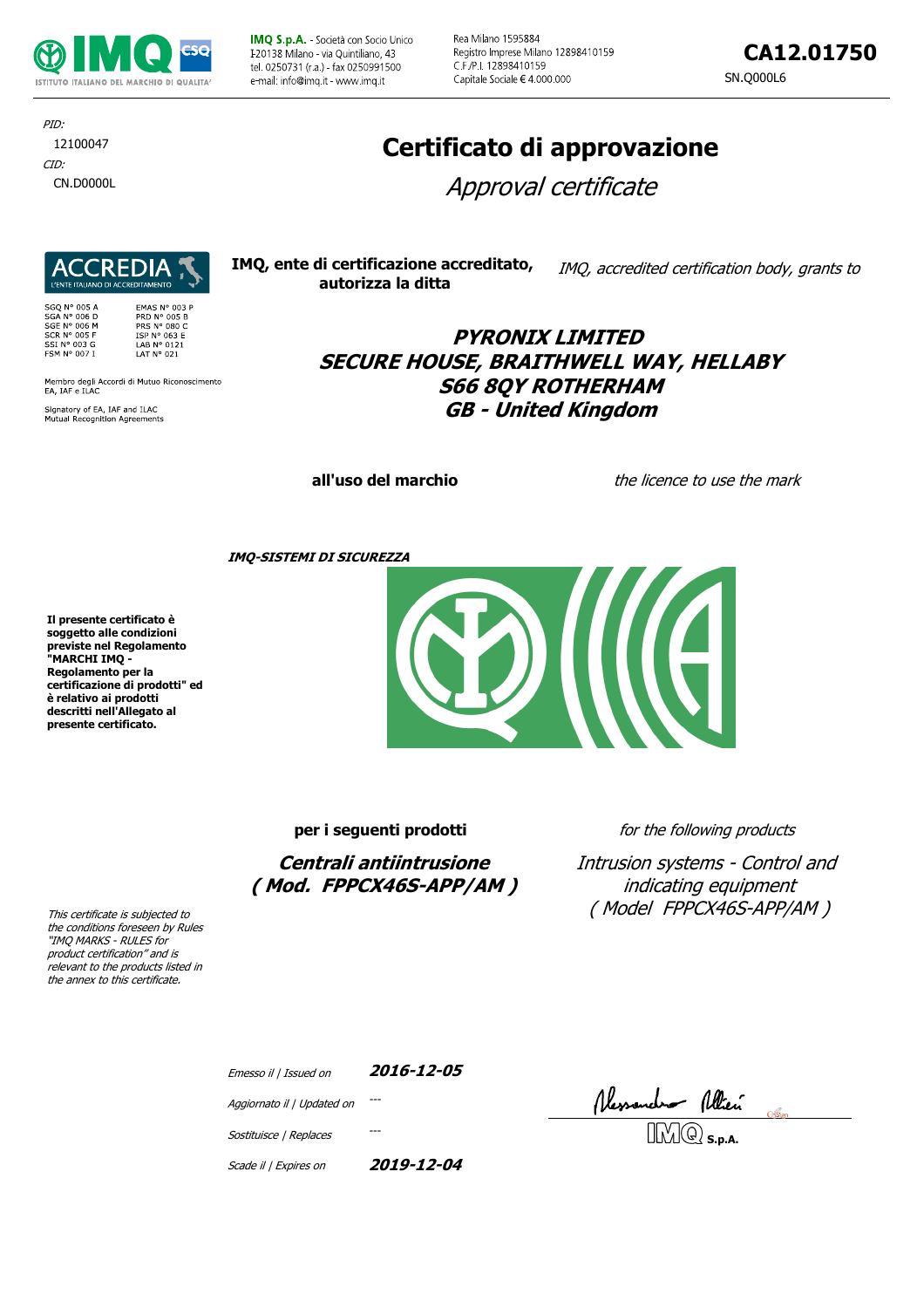

**IMO S.p.A.** - Società con Socio Unico L20138 Milano - via Quintiliano, 43 tel. 0250731 (r.a.) - fax 0250991500 e-mail: info@imq it - www.imq it

Rea Milano 1595884 Registro Imprese Milano 12898410159 C.F./P.I. 12898410159 Capitale Sociale € 4.000.000



IMQ-SISTEMI DI SICUREZZA

**Allegato - Certificato di approvazione Annex - Approval certificate**

Emesso il / Issued on 2016-12-05 Aggiornato il | Updated on --- Sostituisce | Replaces --- Scade il / Expires on 2019-12-04

### **Prodotto | Product**

# **Centrali antiintrusione Intrusion systems - Control and indicating equipment**

#### **Concessionario | Licence Holder**

**PYRONIX LIMITED SECURE HOUSE, BRAITHWELL WAY, HELLABY S66 8QY ROTHERHAM GB - United Kingdom**

### **Costruito a | Manufactured at**

PI.M000BL CLPYRO.C12LCPYRO+1 S66 8RY ROTHERHAM SOLUTION SOLUTION United Kingdom

Copia del presente certificato deve essere conservata presso i luoghi di produzione sopra elencati.

#### **Norme / Specifiche tecniche**

EN 50131-3:2009 EN 50131-1:2006 + A1:2009 EN 50131-6:2008 EN 50130-4:2011 EN 50131-5-3:2005 + A1:2008 EN 60950-1:2006 + A11:2009 + A1:2010 + A12:2011 + A2:2013 EN 50130-5:2011 EN 61000-6-3:2007 + A1:2011 EN 50136-1:2012 EN 50136-2:2013 Prodotti conformi agli obiettivi di sicurezza della Direttiva B.T. 2014/35/UE (Allegato I).

**Standards / Technical specifications Prodotto/i conforme/i alle Norme/Specifiche tecniche: Product/s complying to Standards/Technical specifications:** EN 50131-3:2009 EN 50131-1:2006 + A1:2009 EN 50131-6:2008 EN 50130-4:2011 EN 50131-5-3:2005 + A1:2008 EN 60950-1:2006 + A11:2009 + A1:2010 + A12:2011 + A2:2013 EN 50130-5:2011 EN 61000-6-3:2007 + A1:2011 EN 50136-1:2012 EN 50136-2:2013 Products meeting the safety objectives of Low Voltage Directive 2014/35/EU (Annex I).

Copy of this certificate must be available at the manufacturing places listed above

**Marchio | Mark**

# **Rapporti | Test Reports**

SS16S0661814-01

#### **Caratteristiche tecniche | Technical characteristics**

| Tensione nominale alimentazione   Rated supply voltage 230 V                                                   |                                                                                           |
|----------------------------------------------------------------------------------------------------------------|-------------------------------------------------------------------------------------------|
| Frequenza nominale alimentazione   Rated supply frequency 50/60 Hz                                             |                                                                                           |
| Corrente massima assorbita   Rated current 250 mA                                                              |                                                                                           |
| Tensione stabilizzata fornita alle apparecchiature esterne   13.75 V dc<br>Output voltage for external devices |                                                                                           |
| Corrente nominale alimentatore   Power supply rated output 1.0 A<br>current                                    |                                                                                           |
|                                                                                                                | Numero ingressi / Inputs Max 46 zone / Max 46 zones                                       |
|                                                                                                                | Tipo di interconnessione / Interconnection type Via filo e Senza fili/ Wired and Wireless |
| Frequenza di trasmissione   Operating frequency 868 MHz                                                        |                                                                                           |
| Grado di sicurezza   Security grade Grade 2                                                                    |                                                                                           |
| Classe ambientale   Environmental class Class II                                                               |                                                                                           |

# **Articoli (con dettagli) | Articles (with details)**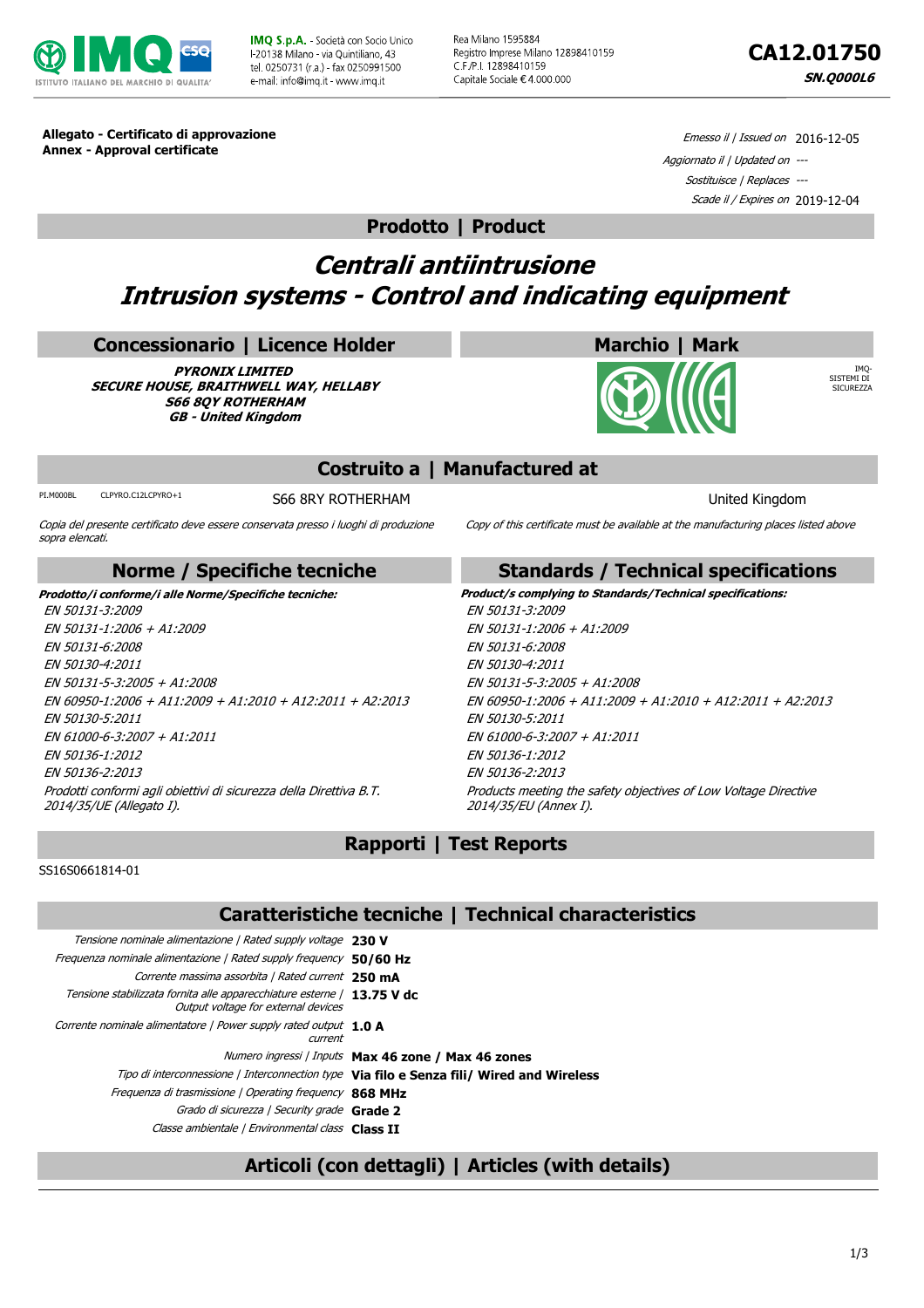

**IMO S.p.A.** - Società con Socio Unico L20138 Milano - via Quintiliano, 43 tel 0250731 (r a) fax 0250991500 e-mail: info@imq it - www.imq.it

Rea Milano 1595884 Registro Imprese Milano 12898410159 C F /P1 12898410159 Capitale Sociale € 4.000.000

AR.Q0068A

#### Marca | Trade Mark **PYRONIX**

Modello | Model **FPPCX46S-APP/AM**

Tipo di capacità massima della batteria di accumulatori **7 Ah - 12 V** allocabile | Type and maximum capacitance of the battery

#### **Ulteriori informazioni |Additional Information**

Configurazione base della centrale modello FPPCX46S-APP/AM

L'unità centrale prevede un involucro metallico (dimensioni 250x297x82 mm) protetto contro l'apertura e la rimozione, contenente:

- scheda principale (cod. RPCB527D) con PSU integrato, con 8 circuiti di ingresso e 5 circuiti

- di uscita (1 Relay, 4 OC), 1 linea BUS RS485 per collegamento dispositivi esterni;
- trasformatore di rete prodotto da GUANGDONG HSK TECHNOLOGY ELECTRONICS mod. TX57TV11C094 (IN 230 Vac, 50 Hz; OUT 18 Vac, 1 A) o in alternativa;

- trasformatore di rete prodotto da PULSAR mod. MH061 (IN 230 Vac, 50 Hz; OUT 18 Vac, 1 A);

- scheda comunicatore digitale PSTN mod. DIGI-1200 (cod. RPCB427F) oppure

- scheda comunicatore digitale GSM mod. DIGI-GSM (cod. RPCB510G) e

- scheda comunicatore digitale Ethernet mod. DIGI-LAN (cod. RPCB589B) oppure
- scheda comunicatore digitale GPRS (sw v3.24) mod. DIGI-GPRS (cod. RPCB510G);
- batteria massima allocabile da 12 V 7 Ah.

Versione software: 10.04b

Le unità periferiche comprendono:

- tastiera alfanumerica LCD modello FPPCX-LCD/EX;
- chiave di prossimità tipo tag modello FPPCX-PTAG;
- lettore di prossimità mod. FPPCX-EXT-XX;
- lettore di prossimità mod. FPPCX-PROX/INT;
- radioricevitore per dispositivi senza fili mod. PCX-RIX32-WE;
- espansione ingressi mod. FPPCX-RIX8i;
- espansione ingressi mod. FPPCX-RIX8+;
- espansione ingressi/uscite con alimentatore integrato mod. FPPCX-RIX8+PSU;
- espansione uscite mod. FPPCX-ROX8R8T;
- espansione uscite con alimentatore integrato mod. FPPCX-ROX16RPSU.

La corrente erogabile dall'alimentatore per il grado 2:

- 80 mA corrente disponibile per l'autoconsumo della centrale;
- 500 mA corrente disponibile per i carichi esterni;
- 300 mA corrente disponibile per la ricarica della batteria di accumulatori.

------------------------------------------------------------------------------------------------------

Basic configuration of c.i.e. type FPPCX46S-APP/AM

The c.i.e. (Metal Enclosure, dimensions 250x297x82 mm) protected vs opening and removal and internally is fitted with the following main parts:

- CPU board (pwb code RPCB527D) with integrated PSU, 8 inputs and 5 output (1 Relay, 4 OC), 1 RS485

 BUS line for external devices integrated - main transformer manufactured by GUANGDONG HSK TECHNOLOGY ELECTRONICS type TX57TV11C094 (IN 230 Vac, 50 Hz; OUT 18 Vac, 1 A) or as alternative;

- main transformer manufactured by PULSAR type MH061 (IN 230 Vac, 50 Hz, OUT 18 Vac, 1 A);
- PSTN communicator board type DIGI-1200 (pwb code RPCB427F) or
- GSM communicator board type DIGI-GSM (pwb code RPCB510G) and
- Ethernet communicator board type DIGI-LAN (pwb code RPCB589B) or
- GPRS (sw v.3.24) communicator board type DIGI-GPRS (pwb code RPCB510);
- allocable lead acid battery max 12 V 7 Ah

Sofware version: 10.04b

The c.i.e. is also provided with the following external devices:

- LCD Keyboard type FPPCX-LCD/EX;
- Proximity tag type FPPCX-PTAG;
- Proximity reader type FPPCX-EXT-XX;
- Proximity reader type FPPCX-PROX/INT;
- Wireless radio receiver type PCX-RIX32-WE;
- Input expander type FPPCX-RIX8i;
- Input expander type FPPCX-RIX8+;
- I/O expander with power suppl yintegrated type FPPCX-RIX8+PSU;
- Output expander type FPPCX-ROX8R8T;
- Output expande with power supply integrated type FPPCX-ROX16RPSU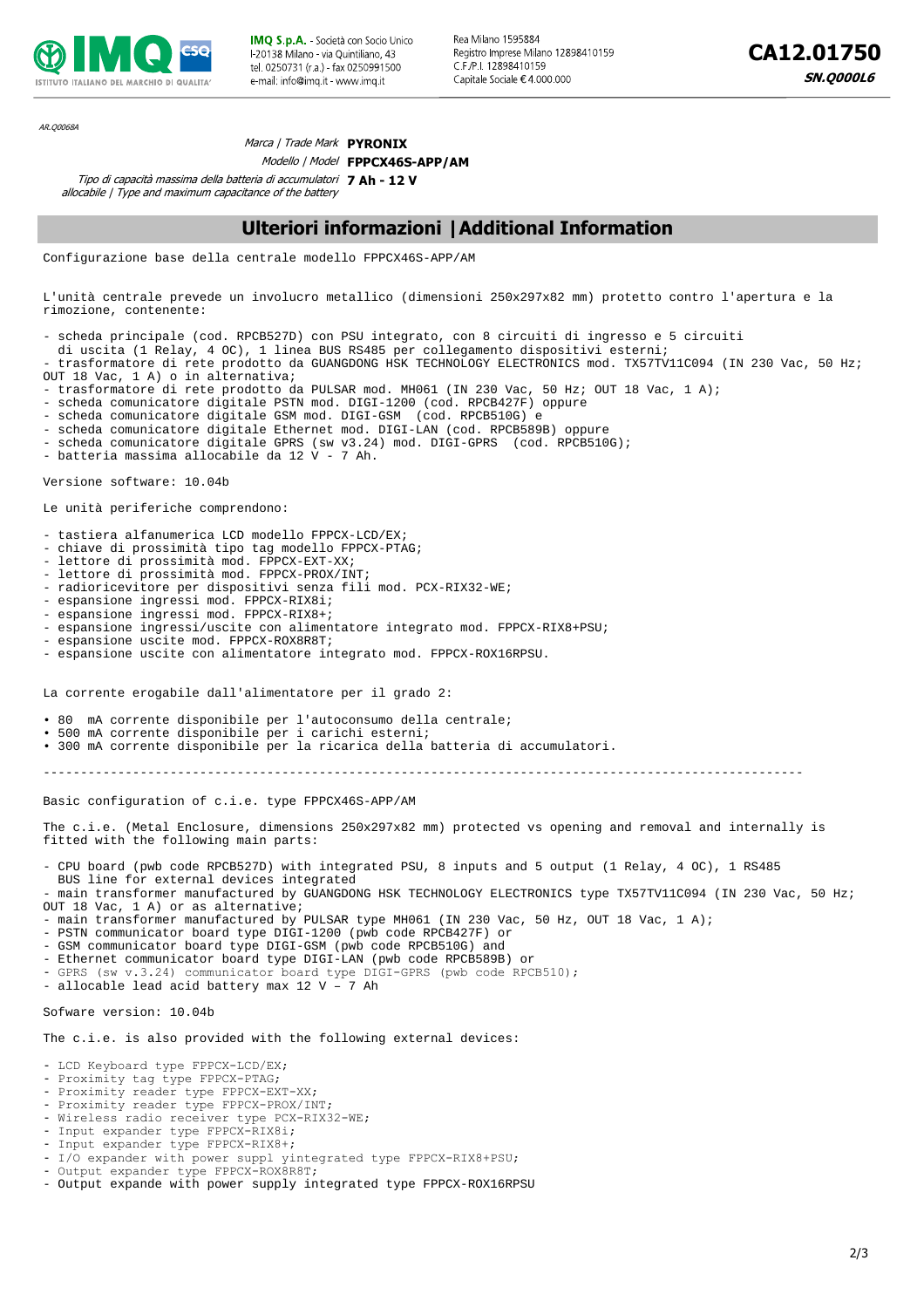

Rea Milano 1595884 Registro Imprese Milano 12898410159 C.F./P.I. 12898410159 Capitale Sociale €4 000.000

Output power supply distribution for Grade 2:

- 80 mA current for self-consumption of the c.i.e.;
- 500 mA current for external devices;
- 300 mA current for battery recharge.

#### **Componenti | Component List**

#### **Vedere apposito elenco /See relevant annex**

Emesso il | Issued on Aggiornato il | Updated on --- Sostituisce | Replaces --- Scade il | Expires on **2019-12-04**

1

#### **Diritti di concessione | Annual Fees**

SN.Q000L6 **EMQ.121000.DA2N** Importo modelli IMQ - centrali - 1210 - Centrali ed apparati ausiliari | IMQ models - control panel - 1210 - Central processing units and auxiliary apparatus

*Messandre Mien 18*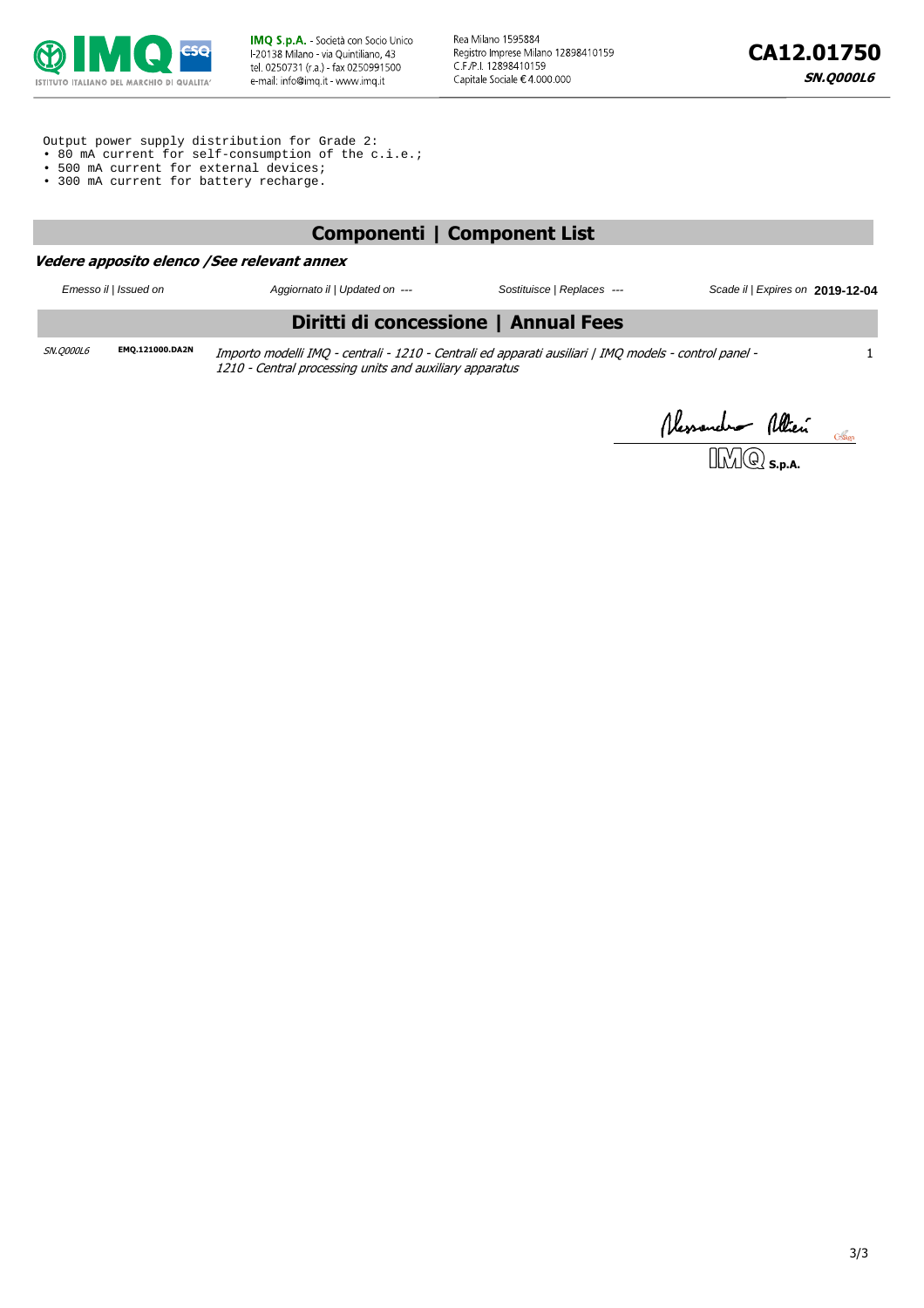

IMQ S.p.A. - Società con Socio Unico I-20138 Milano - via Quintiliano, 43 tel. 0250731 (r.a.) - fax 0250991500 e-mail: info@imq.it - www.imq.it

Rea Milano 1595884 Registro Imprese Milano 12898410159 C.F./P.I. 12898410159 Capitale Sociale  $\in$  4.000.000

#### **Annex to Approval Certificate No. CA12.01750 Issue: 1 Date : 2016-12-05 Page 1 of 2**

| 1.5.1                                                 | TABLE: List of critical components - Mod. FPPCX46S-APP/AM |                   |                                              |                                             |                                        |  |  |
|-------------------------------------------------------|-----------------------------------------------------------|-------------------|----------------------------------------------|---------------------------------------------|----------------------------------------|--|--|
| Object/part No.                                       | Manufacturer/<br>trademark                                | Type/model        | <b>Technical data</b>                        | Standard (Edition /<br>year)                | $Mark(s)$ of<br>conformity*)           |  |  |
|                                                       |                                                           |                   |                                              |                                             |                                        |  |  |
| <b>Fused Mains</b><br>terminal<br>(2)                 | Taicom                                                    | TBF <sub>5</sub>  | 300V, 8A, Fused                              | <b>UL 1059</b>                              | <b>UR</b>                              |  |  |
| Mains fuse<br>(1)                                     | Schurter                                                  | <b>SPT</b> series | T500mA H; 250V                               | EN 60127-1;<br>EN<br>60127-2                | <b>VDE</b>                             |  |  |
| Mains<br>transformer<br>with:<br>(2)                  | Guangdong Hsk<br>Technology<br>Electronics                | TX57TV11C094      | 230Vac, 50Hz,<br>out 18V, 1000mA             |                                             | Tested in<br>appliance                 |  |  |
| - Thermal link                                        | <b>HONG HU</b><br><b>BLUELIGHT</b><br><b>ELECTRONIC</b>   | RH130-1           | 130°C, 1A, 250V                              | UL 60691                                    | <b>UR</b>                              |  |  |
| Mains<br>transformer<br>with:<br>(2)(3)               | <b>PULSAR</b>                                             | MH061             | 230Vac, 50Hz,<br>out 18V, 1 A                |                                             | Tested in<br>appliance                 |  |  |
| - Thermal link                                        | <b>AUPO</b><br><b>ELECTRONICS</b>                         | $A4-F$            | 130°C, 2A, 250V                              | IEC 60691                                   | <b>VDE</b>                             |  |  |
| Main board type RPCB527B                              |                                                           |                   |                                              |                                             |                                        |  |  |
| Secondary fuse<br>(F1, F2, F3)<br>(1)                 | Schurter                                                  | FSF series        | F 800mA, L 250V                              | EN 60127-1;<br>EN<br>60127-2                | <b>VDE</b>                             |  |  |
| Secondary<br>battery fuse (F4)<br>(1)                 | <b>Bussmann</b>                                           | ST series         | T 3.15A, L 250V                              | EN 60127-1;<br>EN<br>60127-2                | <b>IMQ</b>                             |  |  |
| PSTN Modem board type RPCB427F                        |                                                           |                   |                                              |                                             |                                        |  |  |
| TNV-3 Relay<br>(K1)                                   | <b>OKO</b><br>(Anglia<br>Components Ltd)                  | 47W/6H            | Coil: 12V,<br>Contact: AC0.5A,<br>125V, 60VA | ANSI/UL 60947-1;<br>ANSI/UL 60947-4-<br>1A, | UR (E155971)<br>Tested in<br>appliance |  |  |
| Optical insulator<br>TNV-3 to SELV<br>interface (U10) | Litelink                                                  | CPC5621A          | Isolation voltage:<br>1500V                  |                                             | Tested in<br>appliance                 |  |  |